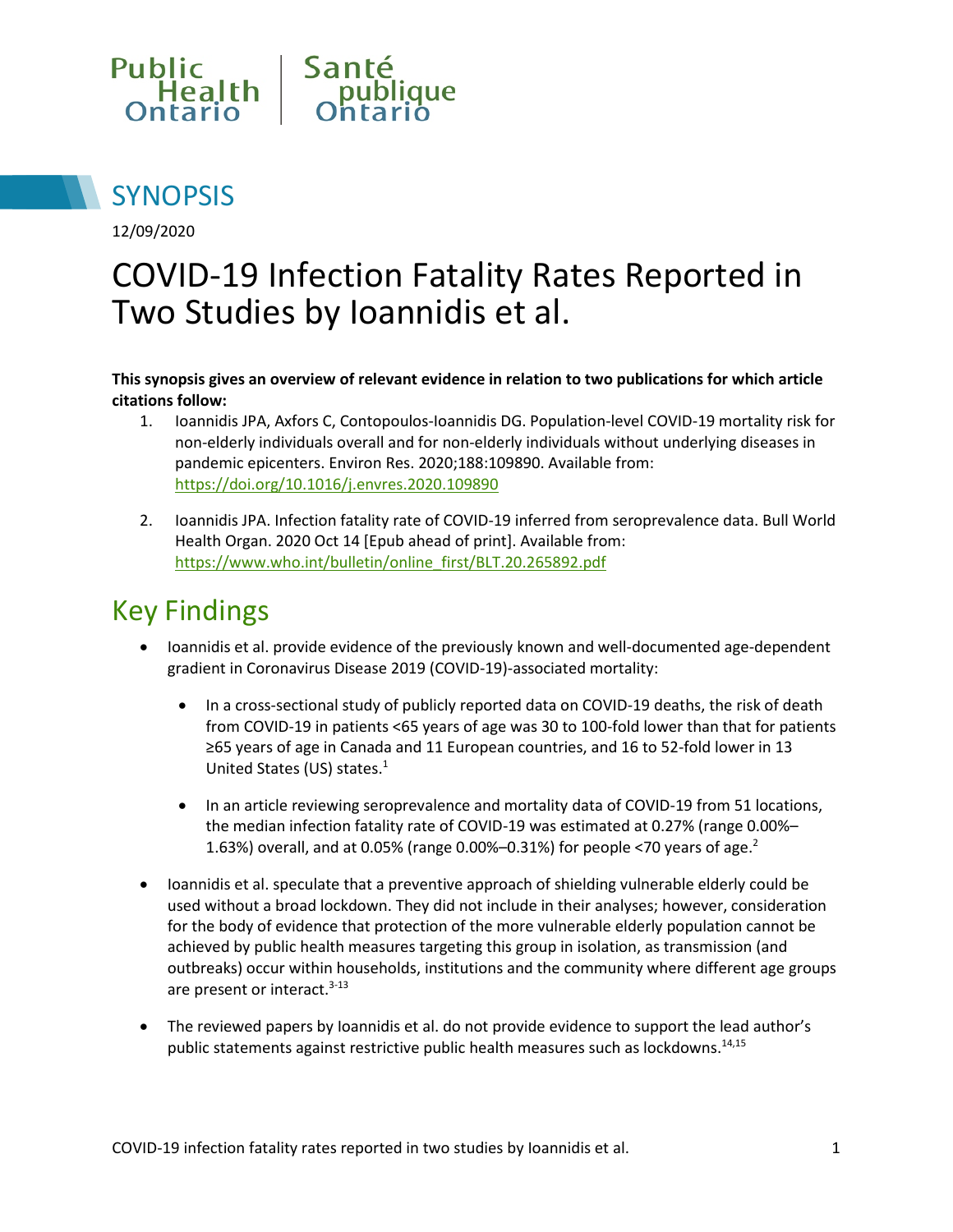## Current Status

- In response to rising cases and reduced health system capacity in Ontario, and in accordance with the recently launched framework for [Keeping Ontario Safe and Open,](https://files.ontario.ca/moh-covid-19-response-framework-keeping-ontario-safe-and-open-en-2020-11-13.pdf)<sup>16</sup> the Ontario government moved Toronto and Peel Region into the grey "lockdown" level of restrictions as of November 23, 2020. 17
- The approach in Ontario is consistent with other jurisdictions which have re-implemented restrictive 'lockdown' measures to various degrees after witnessing a rise in COVID-19 incidence, hospitalization, and/or intensive care unit (ICU) admissions due to COVID-19. These countries include Belgium;<sup>18</sup> England;<sup>19</sup> France;<sup>20</sup> Israel;<sup>21</sup> Italy;<sup>22</sup> Northern Ireland;<sup>23</sup> Spain;<sup>24</sup> State of Victoria, Australia.25 Further details on approaches to restrictive and lockdown public health measures in other jurisdictions can be found in the recent Public Health Ontario (PHO) scan on this topic.<sup>26</sup>
- During the first wave of the pandemic, lockdowns were effective at reducing the spread of, hospitalization rates and deaths from COVID-19,<sup>27-29</sup> and earlier adoption of lockdowns and accompanying measures was associated with an overall decreased burden of COVID-19.30-34 However, evidence regarding the necessary stringency level of lockdown measures was mixed, and the stringency of second wave lockdowns, while still an evolving situation, appears more varied in recognition of the societal impacts of pandemic interventions.<sup>35</sup>

### Article 1

Ioannidis JPA, Axfors C, Contopoulos-Ioannidis DG. Population-level COVID-19 mortality risk for nonelderly individuals overall and for non-elderly individuals without underlying diseases in pandemic epicenters. Environ Res. 2020;188:109890. Available from: [https://doi.org/10.1016/j.envres.2020.1098901](https://doi.org/10.1016/j.envres.2020.109890)

#### Summary

- In the cross-sectional study by Ioannidis et al., publicly reported data on COVID-19 deaths from 14 countries and 13 US states with at least 800 COVID-19 deaths as of April 24 were reviewed:
	- Individuals <65 years accounted for 4.5%–11.2% of all COVID-19 deaths in Canada and 11 European countries, and 8.3%–22.7% in the US locations. The risk of dying from COVID-19 was 30 to 100-fold lower in the younger age group than that for people >64 years in Canada and 11 European countries, and 16 to 52-fold lower than that of people >64 years in US locations.
	- The absolute risk of COVID-19 death per million as of June 17, 2020 for people <65 years old in high-income countries ranged from 10 (Germany) to 349 (New Jersey).
	- The absolute risk of COVID-19 death per thousand for people >79 years old ranged from 0.6 (Florida) to 17.5 (Connecticut).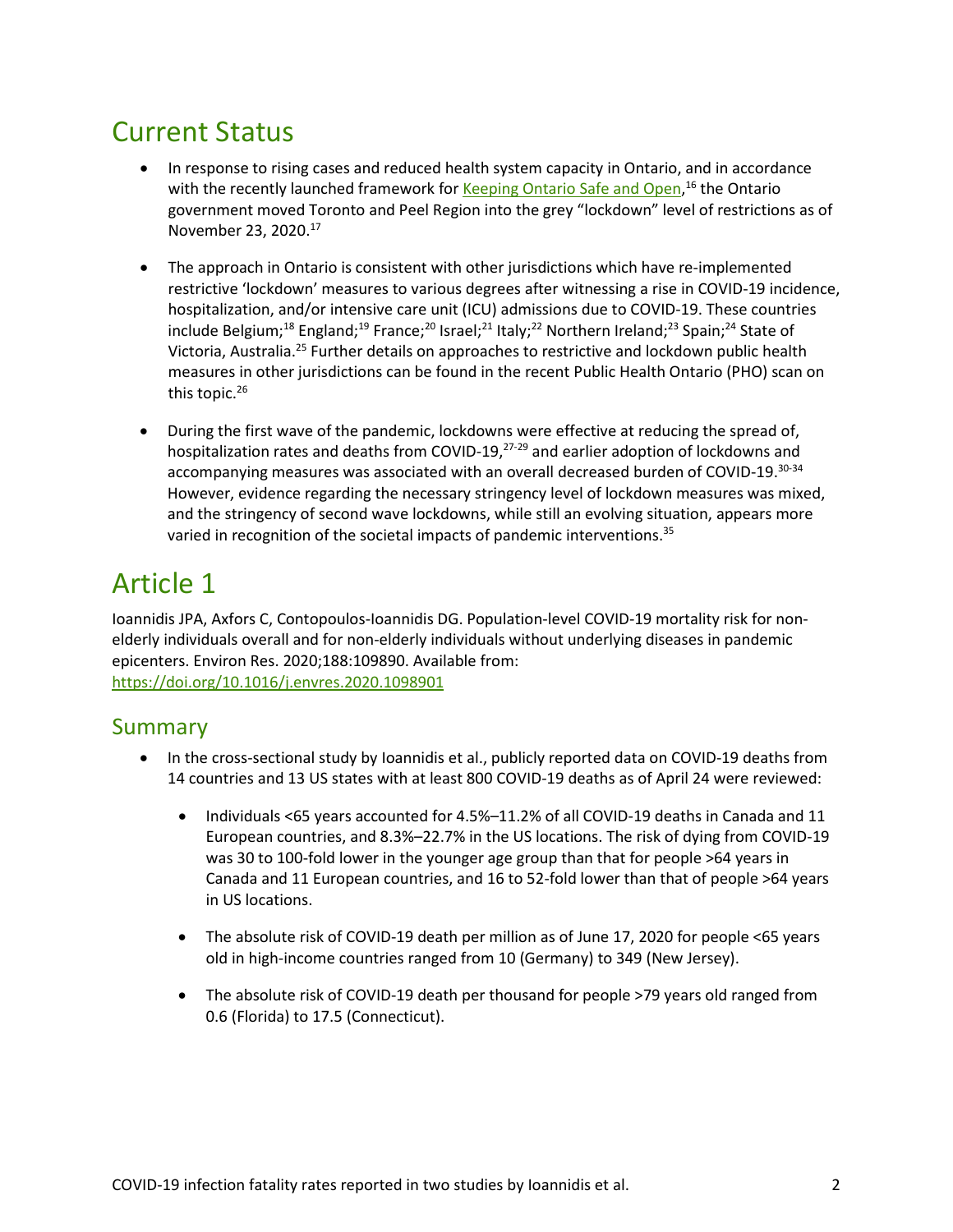#### PHO Reviewer Comments

- Deaths in many of the jurisdictions are now more than double those reported in the article (e.g., Illinois had 4,800 COVID-19 associated deaths as of June 2020, compared with over 12,000 in November 2020).
- The authors report an *absolute risk* of mortality in the population with data on deaths up to June 17; as such, their denominator is the full population in each age group, not individuals with COVID-19 (i.e., case fatality was not estimated). As noted, the results can only be interpreted as a cross-sectional viewpoint representing the first wave and are not reflective of the size of the epidemic.
- It is important to note that the absolute risk of death is conditioned on becoming a case and this risk was reduced in the first wave due to large-scale lockdowns.
- The authors limited their studies to jurisdictions with >800 deaths as of April 24 and examined mortality data as of June 17 to account for the lag from infection to death. Given the epidemic curve of infections in Canada, there were likely to have been additional deaths after June 17 that were part of the first wave but were not captured in this analysis, thereby underestimating the absolute risk. The authors provide estimates of the timing of the death data used in their analysis relative to the peak of the first wave by jurisdiction. In Canada, this peak was estimated at 4-7 weeks prior whereas the majority of European jurisdictions had peaked more than 9 weeks ago (and therefore may have better capture of mortality data).
- The COVID-19 mortality reported does not account for undetected COVID-19 associated deaths. 36
- Testing criteria varied widely by country, and also likely changed over the included time frame within a jurisdiction. Regardless, there was likely substantial under-detection of severe acute respiratory syndrome coronavirus 2 (SARS-CoV-2) related deaths, particularly in certain jurisdictions.
- The comparison of absolute risk of COVID-19 mortality to absolute risk from driving a motor vehicle is misleading, and not comparable across countries with relatively safe versus dangerous road infrastructure. In addition, many of the jurisdiction-specific ratios presented have more than doubled since the first wave.
- The authors acknowledge that their focus on mortality risk does not include impacts of hospitalization morbidity from COVID-19. Further, the authors do not consider or discuss other health outcome impacts by age group that contribute to societal impacts.
- The authors also acknowledge that morbidity may vary across countries due to effects of deprivation, access to health services and undiagnosed conditions, and that different patterns of morbidity in the non-elderly may be due to the socioeconomic profile of the jurisdiction. While age may be the major driver of differential mortality risk, there are important equity-based considerations in understanding risk of dying from COVID-19 in non-elderly populations if public health measures were to focus on the risk to the elderly only.<sup>37</sup>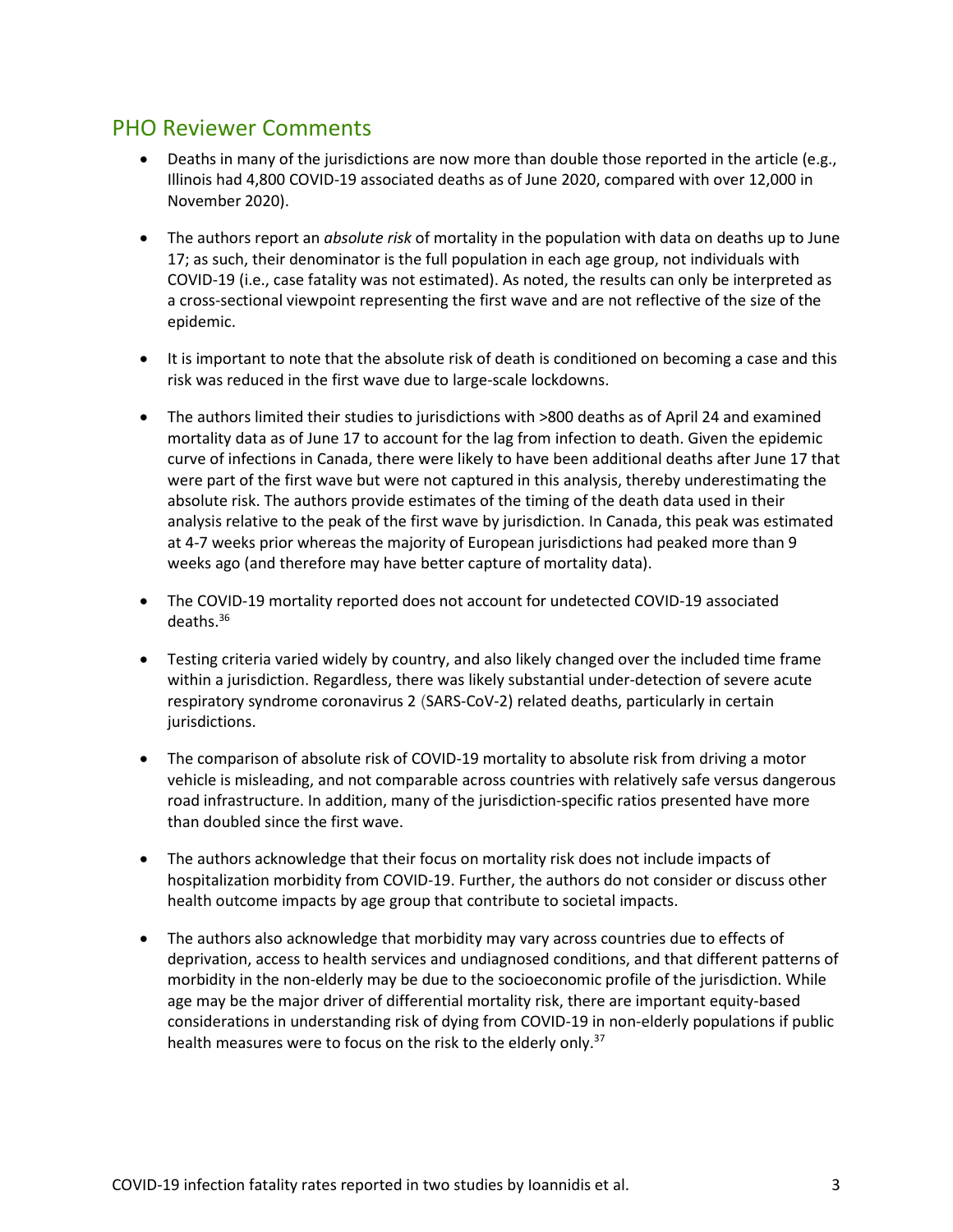# Article 2

Ioannidis JPA. Infection fatality rate of COVID-19 inferred from seroprevalence data. Bull World Health Organ. 2020 Oct 14 [Epub ahead of print]. Available from: https://www.who.int/bulletin/online\_first/BLT.20.265892.pdf<sup>2</sup>

#### Summary

- In the review article on seroprevalence and mortality data published as of September 9, 2020 from 51 different locations:
	- Seroprevalence varied widely (range = 0.02%–53.40%) due to varied methodologies in adjusting for test performance, sampling strategies, clustering, etc.
	- The median infection fatality rates of COVID-19, after adjusting for variations in sample size, was estimated at 0.23% overall (range = 0.00%–1.54%); and at 0.05% for people <70 years of age (from 40 locations with data).

#### PHO Reviewer Comments

- The author combined all seroprevalence estimates into one analysis, and this is a central limitation of this study. Stratifying the estimates into various groups would have resulted in more meaningful estimates for the following reasons:
	- The populations sampled vary greatly (ranging from slums in Mumbai, to New York City, to the Faroe Islands). Conceptually speaking, there are many differences between these populations rendering it inappropriate to analyze them together.
	- The type of serology testing methods varies greatly between studies. This is important because the choice of laboratory methods for seroprevalence studies can directly affect the results.
	- Results of different antibody isotypes (IgG, IgM, IgA) should not be analyzed together, as each has its own role within the immune response to COVID-19. While IgM and IgA are acute markers of infection, IgG responses are made later in infection and last longer.
	- There is great variability in the quality of studies performed. A quality assessment of each study would have been beneficial to ensure that the included studies were of adequate quality for inclusion, and so that any bias was characterized.
- The author applies statistical adjustments to the estimates that are not necessarily warranted. For example, seroprevalence estimates have been corrected upwards by one tenth if a study did not measure IgM or IgA.
- Although acknowledged in the discussion section, the author does not correct estimates to account for the fact that not all COVID-19-infected individuals mount an antibody response, and that antibody levels can decline over time.
- Of note, a study reporting Ontario COVID-19 infection fatality rates using seroprevalence data was recently published, using seroprevalence estimates from the Canadian Blood Services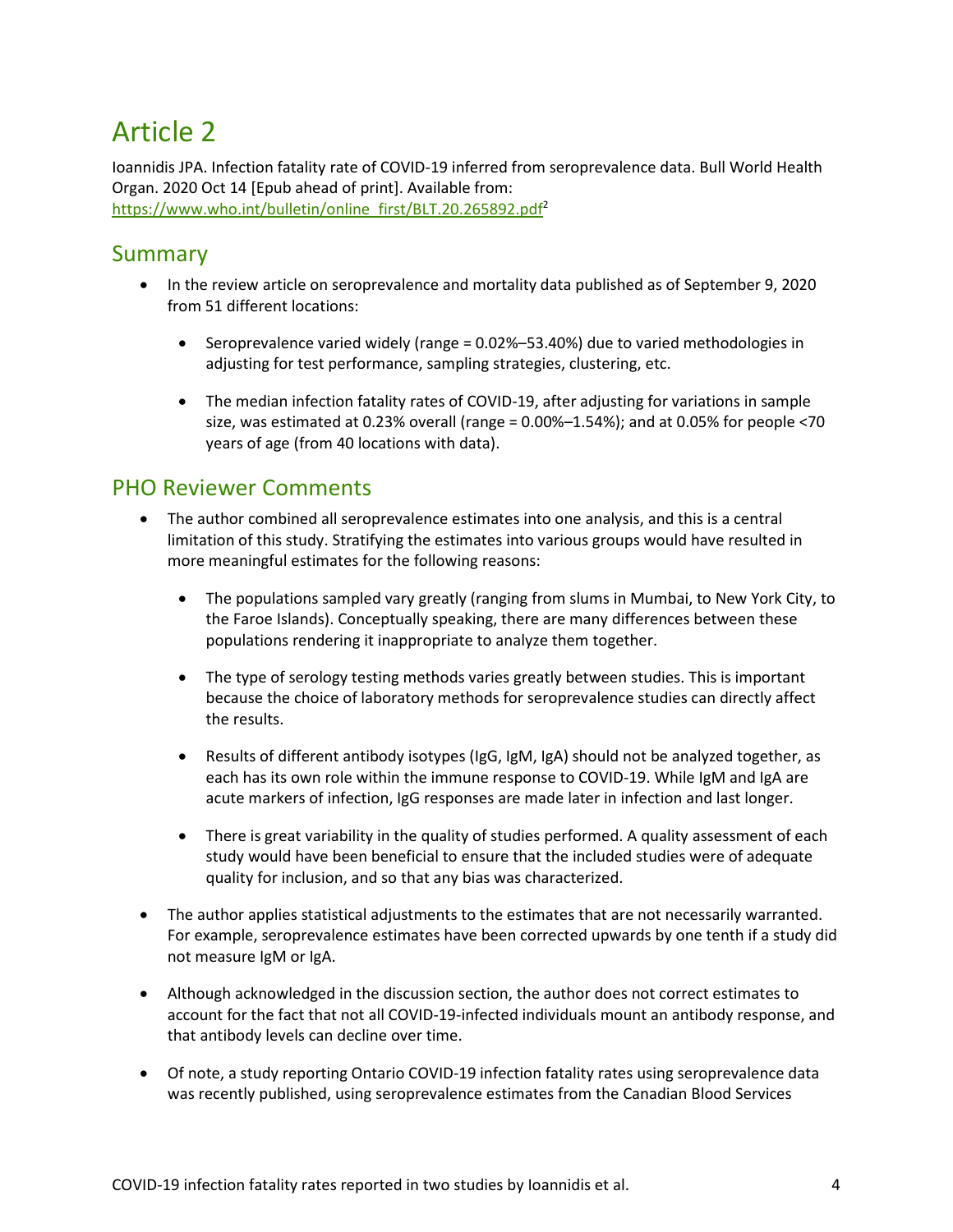seroprevalence survey. The study estimates the overall infection fatality rate in Ontario to be 0.8% (95% confidence interval, 0.75 to 0.85).

### **Conclusions**

- The strong age-gradient for COVID-19–associated mortality is not controversial and was accurately estimated in March 2020.<sup>38</sup> However, the infection fatality rate estimates by Ioannidis et al. are lower than those reported in multiple other studies.  $38-40$
- The articles by Ioannidis et al. speculate that 'shielding' the elderly or at-risk individuals, while minimizing measures used for other population groups who are less likely to experience severe illness, can be a public health strategy. There is currently little evidence that such shielding approaches can be effectively implemented across an entire jurisdiction, despite efforts.
- Although COVID-19 infections tend to be less severe in younger patients, cardiovascular, pulmonary and other neurological sequelae may be expected based on the pathophysiology of COVID-19, what is known about other infectious diseases, $41$  and what is being learned about SARS-CoV-2 specifically.<sup>42,43</sup> Furthermore, factors at individual, biological and societal levels that increase the risk of infection and severe outcomes are still being understood.44,45 It would not be possible to equitably shield non-elderly individuals who might be at risk.
- Public health agencies globally have supported the use of physical distancing measures and lockdowns to control community transmission of COVID-19, recognizing that high community transmission renders protection or shielding of higher-risk populations virtually impossible due to the connections within the broader community in which they live. Further, an approach to strict isolation of at-risk populations can also be considered inhumane and unethical.<sup>47</sup>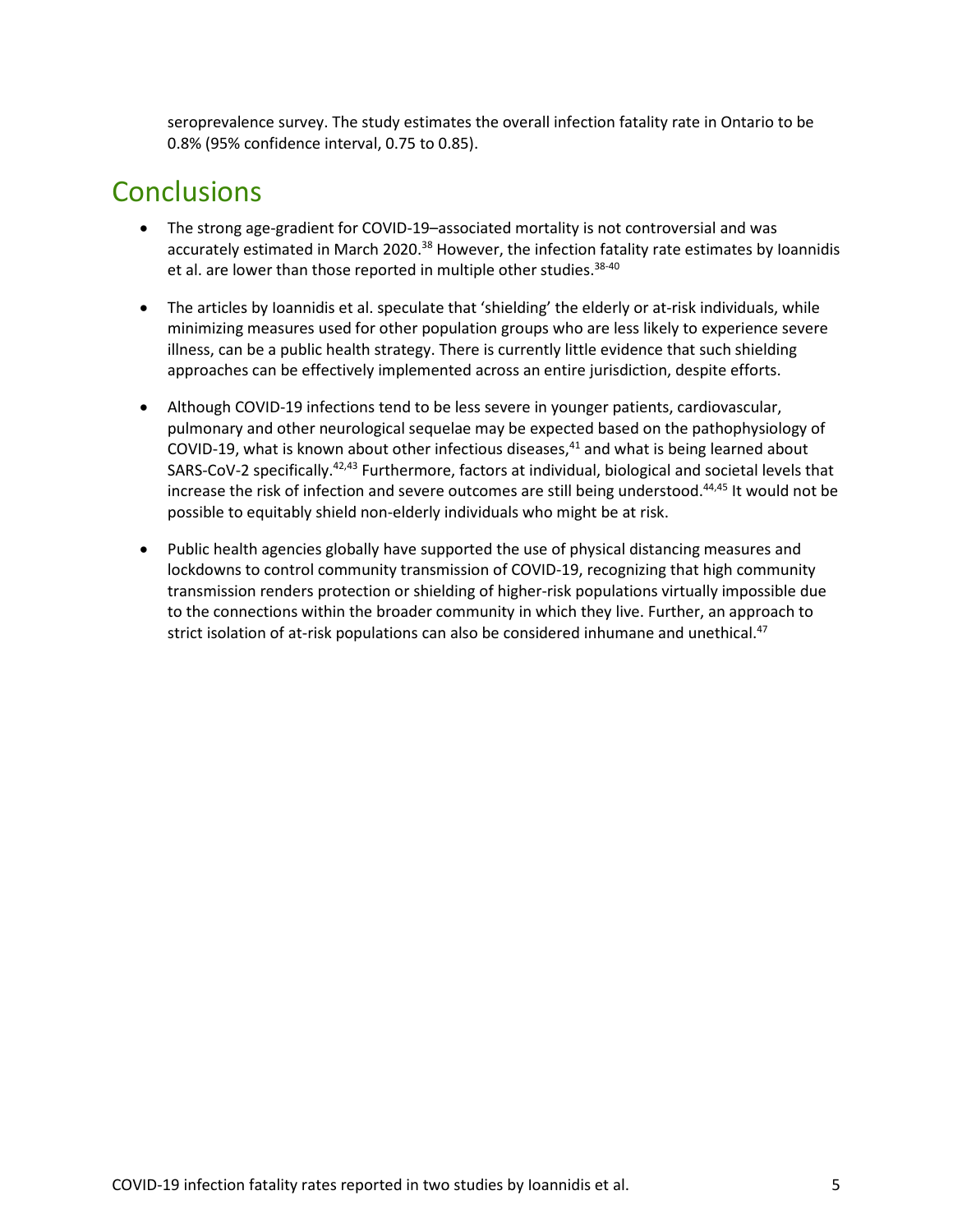### References

- 1. Ioannidis JPA, Axfors C, Contopoulos-Ioannidis DG. Population-level COVID-19 mortality risk for non-elderly individuals overall and for non-elderly individuals without underlying diseases in pandemic epicenters. Environ Res. 2020;188:109890. Available from: <https://doi.org/10.1016/j.envres.2020.109890>
- 2. Ioannidis JPA. Infection fatality rate of COVID-19 inferred from seroprevalence data. Bull World Health Organ. 2020 Oct 14 [Epub ahead of print]. Available from: [https://www.who.int/bulletin/online\\_first/BLT.20.265892.pdf](https://www.who.int/bulletin/online_first/BLT.20.265892.pdf)
- 3. Schwartz NG, Moorman AC, Makaretz A, Chang KT, Chu VT, Szablewski CM, et al. Adolescent with COVID-19 as the source of an outbreak at a 3-week family gathering - four states, June-July 2020. MMWR Morb Mortal Wkly Rep. 2020;69(40):1457-9. Available from: <https://doi.org/10.15585/mmwr.mm6940e2>
- 4. Grijalva CG, Rolfes MA, Zhu Y, McLean HQ, Hanson KE, Belongia EA, et al. Transmission of SARS-CoV-2 infections in households - Tennessee and Wisconsin, April-September 2020. MMWR Morb Mortal Wkly Rep. 2020;69(44):1631-4. Available from: <https://doi.org/10.15585/mmwr.mm6944e1>
- 5. Lei H, Xu X, Xiao S, Wu X, Shu Y. Household transmission of COVID-19-a systematic review and meta-analysis. J Infect. 2020;81(6):979-97. Available from: <https://doi.org/10.1016/j.jinf.2020.08.033>
- 6. Jing QL, Liu MJ, Zhang ZB, Fang LQ, Yuan J, Zhang AR, et al. Household secondary attack rate of COVID-19 and associated determinants in Guangzhou, China: a retrospective cohort study. Lancet Infect Dis. 2020;20(10):1141-50. Available from[: https://doi.org/10.1016/s1473-3099\(20\)30471-0](https://doi.org/10.1016/s1473-3099(20)30471-0)
- 7. Blackman C, Farber S, Feifer RA, Mor V, White EM. An illustration of SARS-CoV-2 dissemination within a skilled nursing facility using heat maps. J Am Geriatr Soc. 2020;68(10):2174-8. Available from:<https://doi.org/10.1111/jgs.16642>
- 8. McMichael TM, Currie DW, Clark S, Pogosjans S, Kay M, Schwartz NG, et al. Epidemiology of COVID-19 in a long-term care facility in King County, Washington. N Engl J Med. 2020;382(21):2005-11. Available from:<https://doi.org/10.1056/NEJMoa2005412>
- 9. Graham NSN, Junghans C, Downes R, Sendall C, Lai H, McKirdy A, et al. SARS-CoV-2 infection, clinical features and outcome of COVID-19 in United Kingdom nursing homes. J Infect. 2020;81(3):411-9. Available from[: https://doi.org/10.1016/j.jinf.2020.05.073](https://doi.org/10.1016/j.jinf.2020.05.073)
- 10. Ladhani SN, Chow JY, Janarthanan R, Fok J, Crawley-Boevey E, Vusirikala A, et al. Investigation of SARS-CoV-2 outbreaks in six care homes in London, April 2020. EClinicalMedicine. 2020;26:100533. Available from:<https://doi.org/10.1016/j.eclinm.2020.100533>
- 11. Taylor J, Carter RJ, Lehnertz N, Kazazian L, Sullivan M, Wang X, et al. Serial testing for SARS-CoV-2 and virus whole genome sequencing inform infection risk at two skilled nursing facilities with COVID-19 outbreaks - Minnesota, April - June 2020. MMWR Morb Mortal Wkly Rep. 2020;69(37):1288-95. Available from[: https://doi.org/10.15585/mmwr.mm6937a3](https://doi.org/10.15585/mmwr.mm6937a3)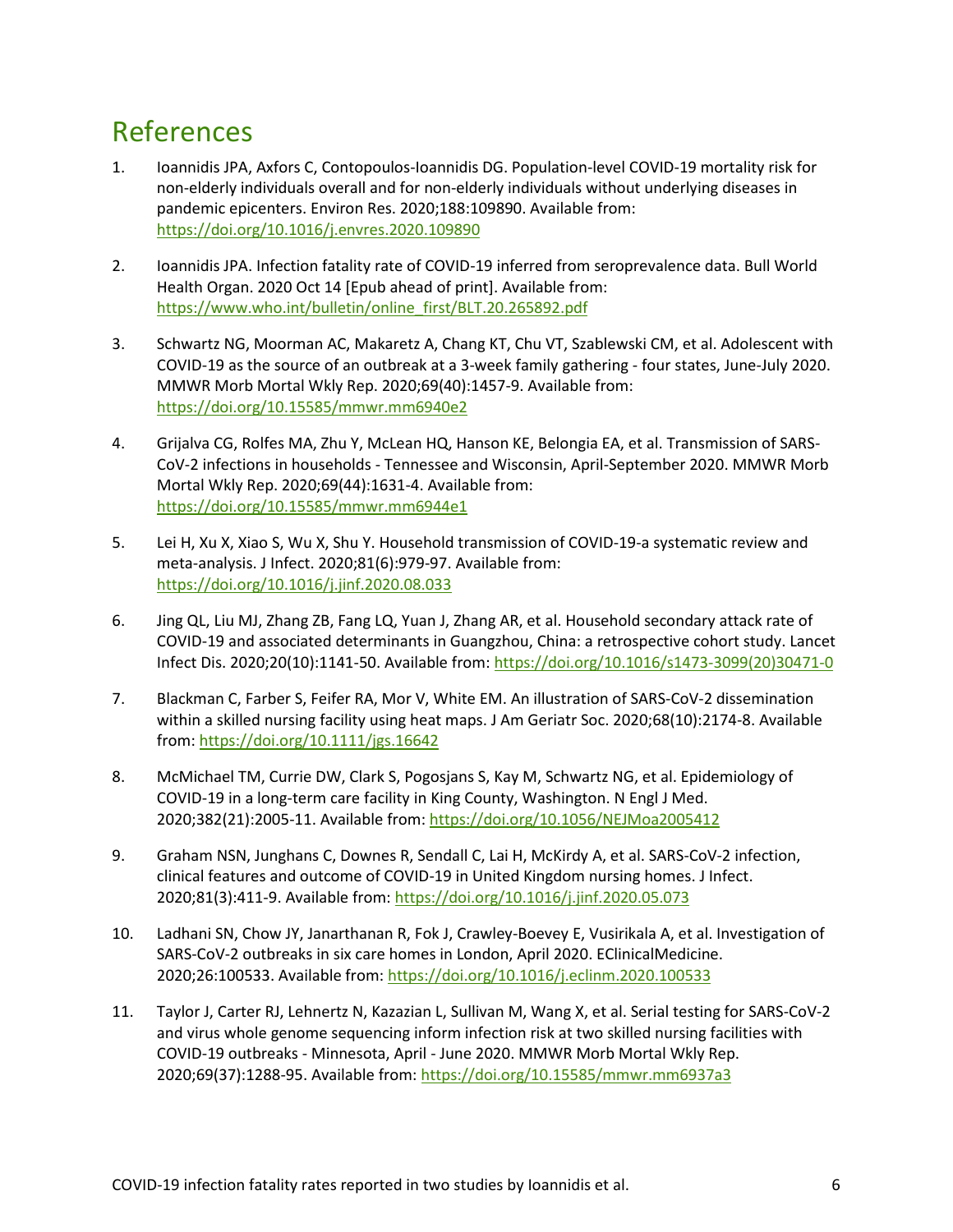- 12. Escobar DJ, Lanzi M, Saberi P, Love R, Linkin DR, Kelly JJ, et al. Mitigation of a coronavirus disease 2019 outbreak in a nursing home through serial testing of residents and staff. Clin Infect Dis. 2020 Jul 20 [Epub ahead of print]. Available from[: https://doi.org/10.1093/cid/ciaa1021](https://doi.org/10.1093/cid/ciaa1021)
- 13. Kim JJ, Coffey KC, Morgan DJ, Roghmann M-C. Lessons learned outbreaks of COVID-19 in nursing homes. Am J Infect Control. 2020;48(10):1279-80. Available from: <https://doi.org/10.1016/j.ajic.2020.07.028>
- 14. Ioannidis J. John Ioannidis: another shutdown would do more harm than good. National Post [Internet], 2020 Aug 13 [cited 2020 Nov 27]; Full Comment. Available from: [https://nationalpost.com/opinion/john-ioannidis-another-shutdown-would-do-more-harm-than](https://nationalpost.com/opinion/john-ioannidis-another-shutdown-would-do-more-harm-than-good)[good](https://nationalpost.com/opinion/john-ioannidis-another-shutdown-would-do-more-harm-than-good)
- 15. Shaban B, Campos R, Rutanashoodech A, Villarreal M, Carroll J. Stanford professor warns COVID shelter-in-place orders are 'killing people'. NBC Bay Area [Internet], 2020 Oct 07 [modified 2020 Oct 19; cited 2020 Nov 27]; Investigative. Available from: [https://www.nbcbayarea.com/investigations/stanford-professor-warns-covid-shelter-in-place](http://www.nbcbayarea.com/investigations/stanford-professor-warns-covid-shelter-in-place-orders-are-killing-people/2376796/)[orders-are-killing-people/2376796/](http://www.nbcbayarea.com/investigations/stanford-professor-warns-covid-shelter-in-place-orders-are-killing-people/2376796/)
- 16. Government of Ontario. COVID-19 response framework: keeping Ontario safe and open [Internet]. Toronto, ON: Queen's Printer for Ontario; 2020 [modified 2020 Nov 13; cited 2020 Nov 26]. Available from: [https://files.ontario.ca/moh-covid-19-response-framework-keeping-ontario](https://files.ontario.ca/moh-covid-19-response-framework-keeping-ontario-safe-and-open-en-2020-11-13.pdf)[safe-and-open-en-2020-11-13.pdf](https://files.ontario.ca/moh-covid-19-response-framework-keeping-ontario-safe-and-open-en-2020-11-13.pdf)
- 17. Government of Ontario, Office of the Premier. News release: Ontario taking further action ot stop the spread of COVID-19 [Internet]. Toronto, ON: Queen's Printer for Ontario; 2020 [cited 2020 Nov 25]. Available from: [https://news.ontario.ca/en/release/59305/ontario-taking-further-action](https://news.ontario.ca/en/release/59305/ontario-taking-further-action-to-stop-the-spread-of-covid-19)[to-stop-the-spread-of-covid-19](https://news.ontario.ca/en/release/59305/ontario-taking-further-action-to-stop-the-spread-of-covid-19)
- 18. EPISTAT. COVID-19: historical datasets [Internet]. Brussels: Sciensano; 2020 [modified 2020 Nov 03; cited 2020 Nov 03]. Available from: [https://epistat.sciensano.be/covid/covid19\\_historicaldata.html](https://epistat.sciensano.be/covid/covid19_historicaldata.html)
- 19. Public Health England. Coronavirus (COVID-19) in the UK [Internet]. London: Crown copyright; 2020 [modified 2020 Nov 17; cited 2020 Nov 17]. Available from: <https://coronavirus.data.gov.uk/details/cases>
- 20. Ellyatt H. Paris put on 'maximum alert' as more COVID-19 restrictions are imposed. CNBC News [Internet], 2020 Oct 05 [cited 2020 Nov 05]; Europe Economy. Available from: [https://www.cnbc.com/2020/10/05/paris-to-be-put-on-maximum-alert-with-more-covid-19](http://www.cnbc.com/2020/10/05/paris-to-be-put-on-maximum-alert-with-more-covid-19-restrictions-.html) [restrictions-.html](http://www.cnbc.com/2020/10/05/paris-to-be-put-on-maximum-alert-with-more-covid-19-restrictions-.html)
- 21. Government of Israel. Joint PMO Health Ministry Finance Ministry statement. Jerusalem: Government of Israel; 2020 [cited 2020 Nov 17]. Available from: [https://www.gov.il/BlobFolder/news/foreign-workers-lockdown/he/Regulations-eng-17-9.pdf](http://www.gov.il/BlobFolder/news/foreign-workers-lockdown/he/Regulations-eng-17-9.pdf)
- 22. Paterlini M. COVID:19: Italy has wasted the sacrifices of the first wave, say experts. BMJ. 2020;371:m4279. Available from[: https://doi.org/10.1136/bmj.m4279](https://doi.org/10.1136/bmj.m4279)
- 23. Blevins D. COVID-19: Northern Ireland 'circuit-breaker' extended after confusion over deadline. Sky News [Internet], 2020 Nov 13 [cited 2020 Nov 17]; UK. Available from: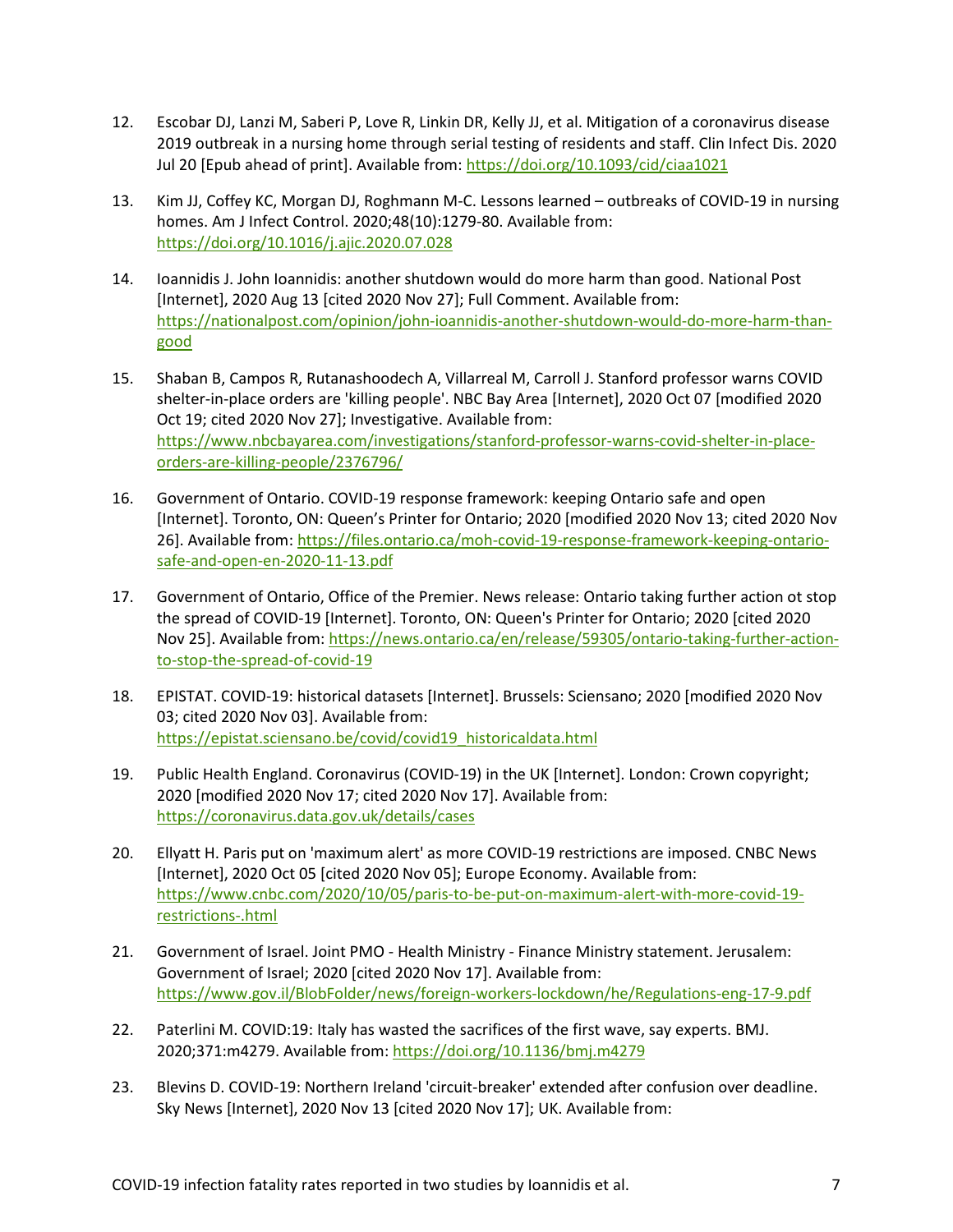[https://news.sky.com/story/covid-19-northern-ireland-circuit-breaker-extended-after-confusion](https://news.sky.com/story/covid-19-northern-ireland-circuit-breaker-extended-after-confusion-over-deadline-12131304)[over-deadline-12131304](https://news.sky.com/story/covid-19-northern-ireland-circuit-breaker-extended-after-confusion-over-deadline-12131304)

- 24. Gobierno de España. Government decrees state of emergency to provide full constitutional coverage to measures necessary to tackle pandemic in regions [Internet]. Madrid: Gobierno de España; 2020 [cited 2020 Nov 17]. Available from: [https://www.lamoncloa.gob.es/lang/en/presidente/news/paginas/2020/20201025state](http://www.lamoncloa.gob.es/lang/en/presidente/news/paginas/2020/20201025state-emergency.aspx)[emergency.aspx](http://www.lamoncloa.gob.es/lang/en/presidente/news/paginas/2020/20201025state-emergency.aspx)
- 25. Australia. Premier of Victoria. Statement on changes to Melbourne's restrictions [Internet]. Melbourne: State Government of Victoria; 2020 [cited 2020 Nov 17]. Available from: [https://www.premier.vic.gov.au/statement-changes-melbournes-restrictions](http://www.premier.vic.gov.au/statement-changes-melbournes-restrictions)
- 26. Ontario Agency for Health Protection and Promotion (Public Health Ontario). Environmental scan: 'lockdown' public health measures during the COVID-19 pandemic [Internet]. Toronto, ON: Queen's Printer for Ontario; 2020 [cited 2020 Nov 27]. Available from: [https://www.publichealthontario.ca/-/media/documents/ncov/main/2020/11/covid-19](https://www.publichealthontario.ca/-/media/documents/ncov/main/2020/11/covid-19-lockdown-public-health-measures.pdf?la=en) [lockdown-public-health-measures.pdf?la=en](https://www.publichealthontario.ca/-/media/documents/ncov/main/2020/11/covid-19-lockdown-public-health-measures.pdf?la=en)
- 27. Santamaría L, Hortal J. COVID-19 effective reproduction number dropped during Spain's nationwide dropdown, then spiked at lower-incidence regions. Sci Total Environ. 2021;751:142257. Available from:<https://doi.org/10.1016/j.scitotenv.2020.142257>
- 28. Edelstein M, Obi C, Chand M, Hopkins S, Brown K, Ramsay M. SARS-CoV-2 infection in London, England: impact of lockdown on community point-prevalence, March-May 2020. medRxiv 20109017 [Preprint]. 2020 May 25 [cited 2020 Nov 17]. Available from: <https://doi.org/10.1101/2020.05.21.20109017>
- 29. Keshet A, Gavrieli A, Rossman H, Shilo S, Meir T, Karady T, et al. The effect of a national lockdown in response to COVID-19 pandemic on the prevalence of clinical symptoms in the population. medRxiv 20076000 [Preprint]. 2020 Jun 17 [cited 2020 Nov 17]. Available from: <https://doi.org/10.1101/2020.04.27.20076000>
- 30. Ghosal S, Bhattacharyya R, Majumder M. Impact of complete lock-down on total infection and death rates: a hierarchical cluster analysis. Diabetes Metab Syndr. 2020;14(4):707-11. Available from:<https://doi.org/10.1016/j.dsx.2020.05.026>
- 31. Hooper VJ. Global determinants of COVID-19 deaths: lockdown dates and social distancing measures mattered. medRxiv 20163394 [Preprint]. 2020 Jul 29 [cited 2020 Nov 17]. Available from:<https://doi.org/10.1101/2020.07.28.20163394>
- 32. Loewenthal G, Abadi S, Avram O, Halabi K, Ecker N, Nagar N, et al. COVID-19 pandemic-related lockdown: response time is more important than its strictness. EMBO Mol Med. 2020;12(11):e13171. Available from:<https://doi.org/10.15252/emmm.202013171>
- 33. Medline A, Hayes L, Vahedi F, Valdes K, Sonnenberg J, Capell W, et al. Evaluating the efficacy of stay-at-home orders: does timing matter? medRxiv 20117853 [Preprint]. 2020 Jun 04 [cited 2020 Nov 17]. Available from:<https://doi.org/10.1101/2020.05.30.20117853>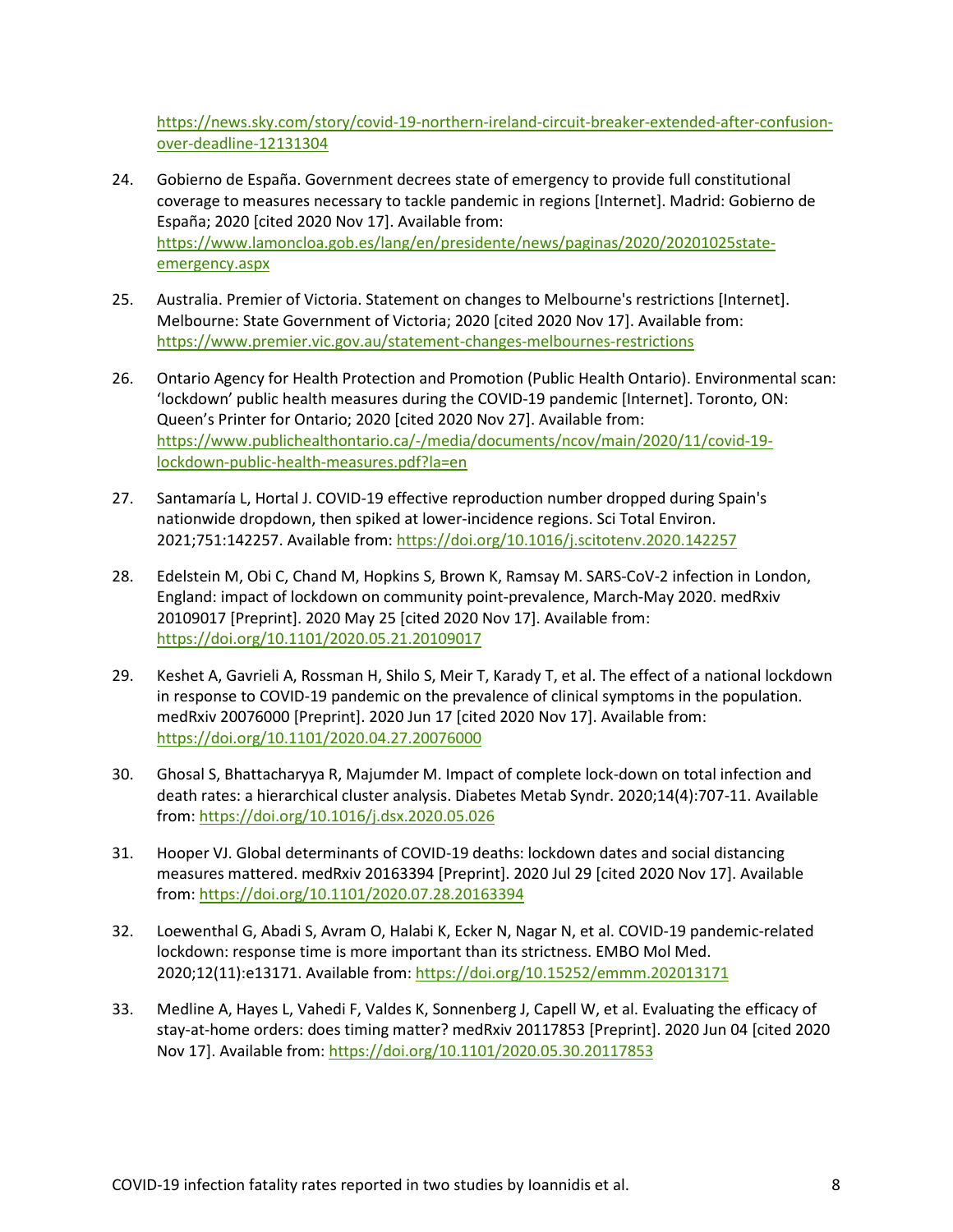- 34. Islam N, Sharp SJ, Chowell G, Shanam S, Kawachi I, Lacey B, et al. Physical distancing interventions and incidence of coronavirus disease 2019: natural experiment in 149 countries. BMJ. 2020;370:m2743. Available from[: https://doi.org/10.1136/bmj.m2743](https://doi.org/10.1136/bmj.m2743)
- 35. Ontario Agency for Health Protection and Promotion (Public Health Ontario). Negative impact of community-based public health measures during a pandemic (e.g., COVID-19) on children and families [Internet]. Toronto, ON: Queen's Printer for Ontario; 2020 [cited 2020 Nov 18]. Available from: [https://www.publichealthontario.ca/-/media/documents/ncov/cong/2020/06/covid-19](http://www.publichealthontario.ca/-/media/documents/ncov/cong/2020/06/covid-19-negative-impacts-public-health-pandemic-families.pdf?la=en) [negative-impacts-public-health-pandemic-families.pdf?la=en](http://www.publichealthontario.ca/-/media/documents/ncov/cong/2020/06/covid-19-negative-impacts-public-health-pandemic-families.pdf?la=en)
- 36. Statistics Canada. Provisional death counts and excess mortality, January to August 2020 [Internet]. Ottawa, ON: Government of Canada; 2020 [modified 2020 Nov 19; cited 2020 Nov 27]. Available from:<https://www150.statcan.gc.ca/n1/daily-quotidien/201028/dq201028b-eng.htm>
- 37. Subedi R, Greenberg L, Turcotte M; Statistics Canada. StatCan COVID-19: data to insights for a better Canada: COVID-19 mortality rates in Canada's ethno-cultural neighbourhoods [Internet]. Ottawa, ON: Government of Canada; 2020 [modified 2020 Oct 28; cited 2020 Nov 27]. Available from:<https://www150.statcan.gc.ca/n1/pub/45-28-0001/2020001/article/00079-eng.htm>
- 38. Verity R, Okell LC, Dorigatti I, Winskill P, Whittaker C, Imai N, et al. Estimates of the severity of coronavirus disease 2019: a model-based analysis. Lancet Infect Dis. 2020;20(6):669-77. Available from: [https://doi.org/10.1016/S1473-3099\(20\)30243-7](https://doi.org/10.1016/S1473-3099(20)30243-7)
- 39. Meyerowitz-Katz G, Merone L. A systematic review and meta-analysis of published research data on COVID-19 infection fatality rates. Int J Infect Dis. 2020;101:138-48. Available from: <https://doi.org/10.1016/j.ijid.2020.09.1464>
- 40. O'Driscoll M, Dos Santos GR, Wang L, Cummings DAT, Azman AS, Paireau J, et al. Age-specific mortality and immunity patterns of SARS-CoV-2. Nature. 2020 Nov 02 [Epub ahead of print]. Available from:<https://doi.org/10.1038/s41586-020-2918-0>
- 41. Ontario Agency for Health Protection and Promotion (Public Health Ontario). Long-term sequelae and COVID-19 - what we know so far [Internet]. Toronto, ON: Queen's Printer for Ontario; 2020 [cited 2020 Nov 26]. Available from: [https://www.publichealthontario.ca/-](http://www.publichealthontario.ca/-/media/documents/ncov/covid-wwksf/2020/07/what-we-know-covid-19-long-term-sequelae.pdf?la=en) [/media/documents/ncov/covid-wwksf/2020/07/what-we-know-covid-19-long-term](http://www.publichealthontario.ca/-/media/documents/ncov/covid-wwksf/2020/07/what-we-know-covid-19-long-term-sequelae.pdf?la=en)[sequelae.pdf?la=en](http://www.publichealthontario.ca/-/media/documents/ncov/covid-wwksf/2020/07/what-we-know-covid-19-long-term-sequelae.pdf?la=en)
- 42. Datta SD, Talwar A, Lee JT. A proposed framework and timeline of the spectrum of disease due to SARS-CoV-2 infection: illness beyond acute infection and public health implications. JAMA. 2020;324(22):2251-2. Available from[: https://doi.org/10.1001/jama.2020.22717](https://doi.org/10.1001/jama.2020.22717)
- 43. Centers for Disease Control and Prevention. Multisystem inflammatory syndrome (MIS-C) [Internet]. Atlanta, GA: Centers for Disease Control and Prevention; 2020 [cited 2020 Nov 27]. Available from: [https://www.cdc.gov/mis-c/](http://www.cdc.gov/mis-c/)
- 44. Muñoz-Price LS, Nattinger AB, Rivera F, Hanson R, Gmehlin CG, Perez A, et al. Racial disparities in incidence and outcomes among patients with COVID-19. JAMA Netw Open. 2020;3(9):e2021892. Available from:<https://doi.org/10.1001/jamanetworkopen.2020.21892>
- 45. Ontario Agency for Health Protection and Promotion (Public Health Ontario). COVID-19 What we know so far about... social determinants of health [Internet]. Toronto, ON: Queen's Printer for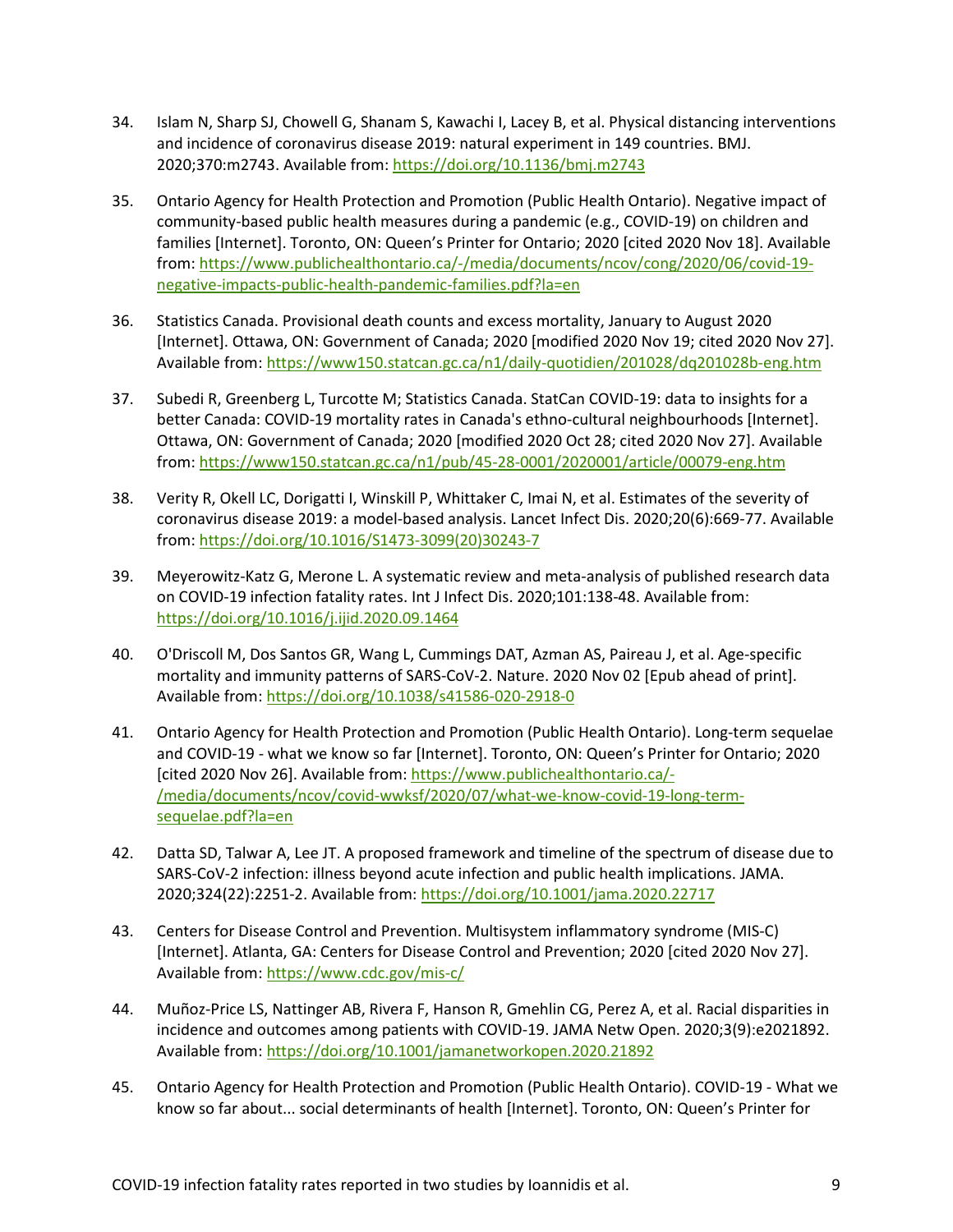Ontario; 2020 [cited 2020 Nov 27]. Available from: https:/[/www.publichealthontario.ca/-](http://www.publichealthontario.ca/-/media/documents/ncov/covid-wwksf/2020/05/what-we-know-social-determinants-health.pdf?la=en) [/media/documents/ncov/covid-wwksf/2020/05/what-we-know-social-determinants](http://www.publichealthontario.ca/-/media/documents/ncov/covid-wwksf/2020/05/what-we-know-social-determinants-health.pdf?la=en)[health.pdf?la=en](http://www.publichealthontario.ca/-/media/documents/ncov/covid-wwksf/2020/05/what-we-know-social-determinants-health.pdf?la=en)

- 46. Bhattacharya J, Gupta S, Kulldorff M. Great Barrington Declaration [Internet]. Great Barrington, MA: Great Barrington Declaration; 2020 [cited 2020 Nov 27]. Available from: <https://gbdeclaration.org/>
- 47. Alwan NA, Burgess RA, Ashworth S, Beale R, Bhadelia N, Bogaert D, et al. Scientific consensus on the COVID-19 pandemic: we need to act now. Lancet. 2020;396(10260):e71-2. Available from: [https://doi.org/10.1016/s0140-6736\(20\)32153-x](https://doi.org/10.1016/s0140-6736(20)32153-x) Erratum in: Lancet. 2020;396(10261):1490.